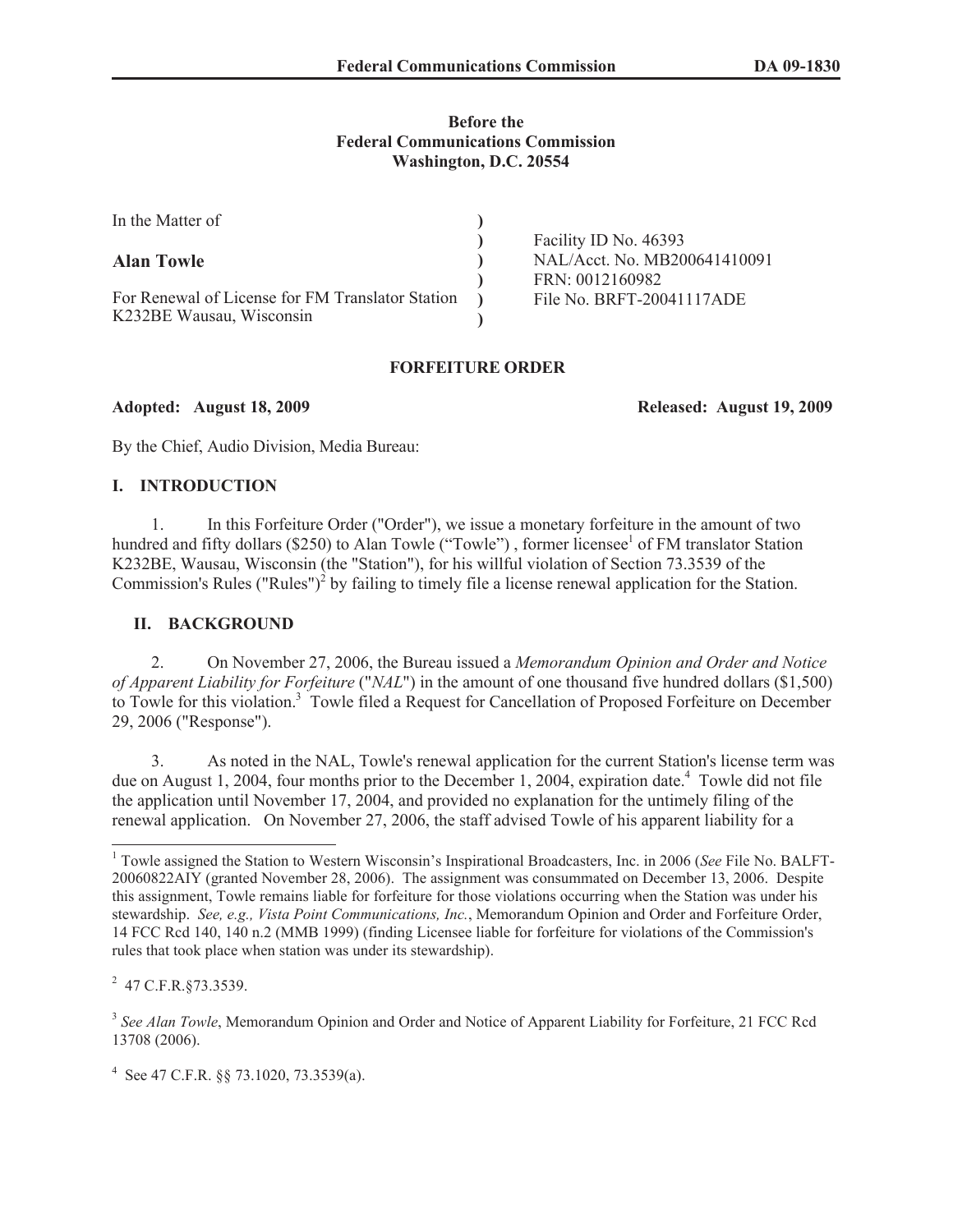forfeiture of \$1,500 for willfully and repeatedly violating Section 73.3539 of the Rules, based on the fact that Towle failed to timely file a renewal application for the Station.<sup>5</sup> In response, Towle filed the Response.

4. In support of his Response, Towle explains that he was not aware that the renewal application was required to be filed four months prior to the expiration date of the Station's license, rather than merely *before* the expiration date. Towle states that this reason, together with his financial hardship and the Station's history of rebroadcasting its primary station to the area, warrants cancellation of the assessed forfeiture.

# **III. DISCUSSION**

5. The forfeiture amount proposed in this case was assessed in accordance with Section 503(b) of the Act,<sup>6</sup> Section 1.80 of the Rules,<sup>7</sup> and the Commission's Forfeiture Policy Statement.<sup>8</sup> In assessing forfeitures, Section  $503(b)(2)(E)$  of the Act requires that we take into account the nature, circumstances, extent and gravity of the violation and, with respect to the violator, the degree of culpability, any history of prior offenses, ability to pay, and such other matters as justice may require.<sup>9</sup>

6. Towle does not dispute that he failed to file a timely renewal application for the Station, but states that the violation was an "oversight." Specifically, Towle asserts that he was unaware that the renewal application was required to be filed four months prior to the expiration of Station's license. As the Commission has held, however, violations resulting from inadvertent error or failure to become familiar with the FCC's requirements are willful violations.<sup>10</sup> In the context of a forfeiture action, "willful" does not require a finding that the rule violation was intentional. Rather, the term "willful" means that the violator knew that it was taking (or, in this case, not taking) the action in question, irrespective of any intent to violate the Rules.<sup>11</sup>

 $6$  47 U.S.C. § 503(b).

 $7$  47 C.F.R. § 1.80.

8 *The Commission's Forfeiture Policy Statement and Amendment of Section 1.80 of the Rules to Incorporate the Forfeiture Guidelines,* Report and Order, 12 FCC Rcd 17087 (1997), *recon. denied*, 15 FCC Rcd 303 (1999).

 $9\,$  47 U.S.C. § 503(b)(2)(E).

<sup>10</sup> *See PJB Communications of Virginia, Inc*., Memorandum Opinion and Order, 7 FCC Rcd 2088, 2088 (1992). *See also Southern California Broadcasting Co*., Memorandum Opinion and Order, 6 FCC Rcd 4387, 4387 (1991), *recon. denied*, 7 FCC Rcd 3454 (1992) ("*Southern California*")(stating that "inadvertence . . . is at best, ignorance of the law, which the Commission does not consider a mitigating circumstance"); *Standard Communications Corp*., Memorandum Opinion and Order, 1 FCC Rcd 358, 358 (1986) (stating that "employee acts or omissions, such as clerical errors in failing to file required forms, do not excuse violations").

<sup>11</sup> See Five Star Parking d/b/a Five Star Taxi Dispatch, Forfeiture Order, 23 FCC Rcd 2649, 2651 (EB 2008) (declining to reduce or cancel forfeiture for late-filed renewal based on Licensee's administrative error); *Southern California*, 6 FCC Rcd at 4387. *See also Domtar Industries, Inc*., Notice of Apparent Liability for Forfeiture, 21 FCC Rcd 13811, 13815 (EB 2006); *National Weather Networks, Inc.*, Notice of Apparent Liability for Forfeiture, 21 FCC Rcd 3922, 3925 (EB 2006).

 $5$  The Commission granted the above-referenced license renewal application on November 27, 2006.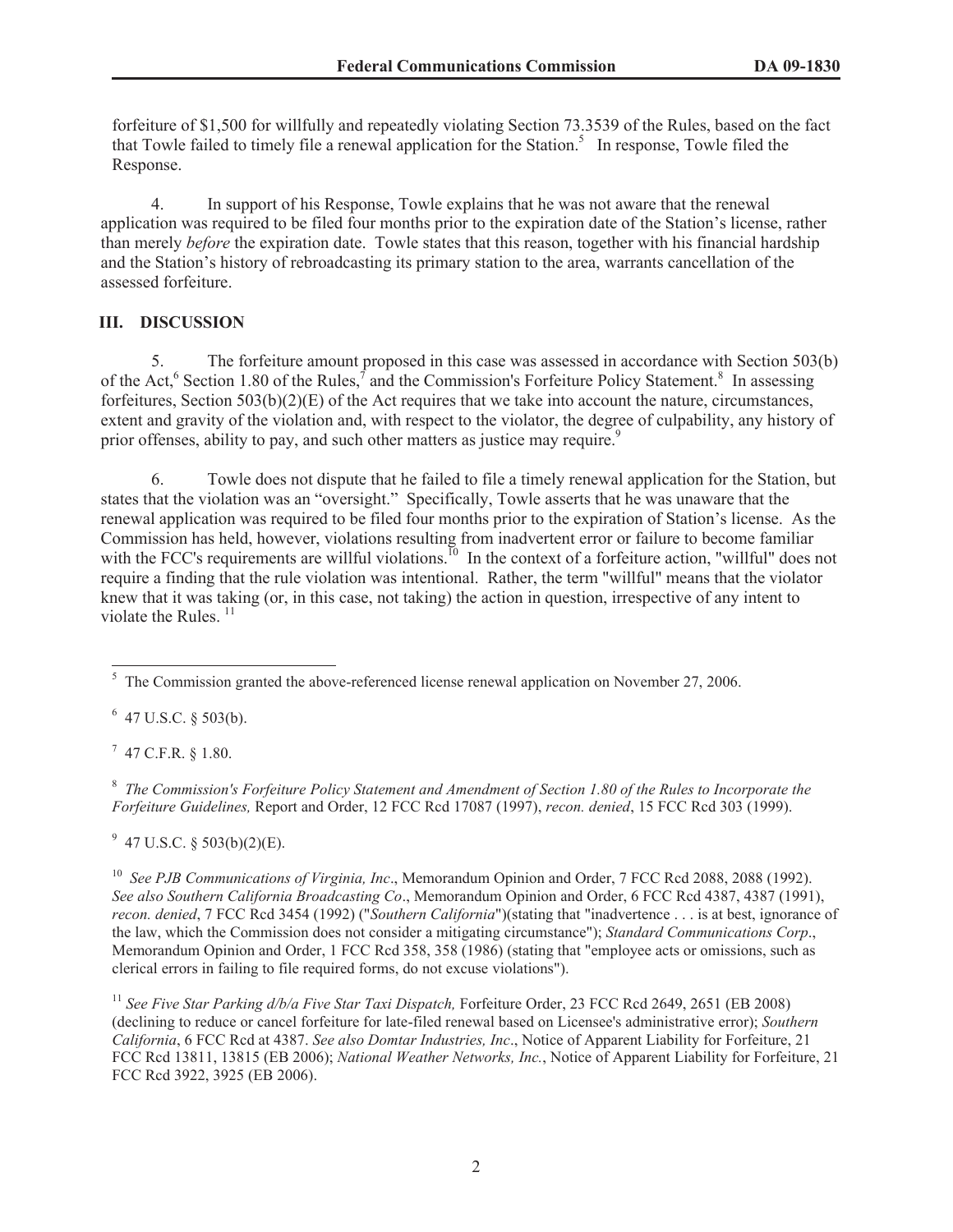7. Regarding Towle's claim of financial hardship, also as specified in the NAL, the Commission will not consider reducing or canceling a forfeiture in response to inability to pay unless the licensee submits: (1) federal tax returns for the most recent three-year period; (2) financial statements prepared according to generally accepted accounting practices ("GAAP"); or (3) some other reliable and objective documentation that accurately reflects the licensee's current financial status.<sup>12</sup> Any claim of inability to pay must specifically identify the basis for the claim by reference to the financial documentation submitted.<sup>13</sup> Towle has not provided any such documentation and we therefore will not reduce the forfeiture based on financial hardship.

8. We have considered Towle's response to the *NAL* in light of the above statutory factors, our Rules, and the Forfeiture Policy Statement. We conclude that Towle willfully<sup>14</sup> violated Section 73.3539 of the Rules. However, given the Commission's recent decisions assessing forfeitures in the amount of \$250 to licensees of translator stations for violation of Section 73.3539 of the Rules, we reduce the forfeiture amount *sua sponte* to \$250.<sup>15</sup>

# **IV. ORDERING CLAUSES**

9. Accordingly, IT IS ORDERED, pursuant to Section 503(b) of the Communications Act of 1934, as amended, and Sections 0.283 and 1.80 of the Commission's Rules,<sup>16</sup> that Alan Towle, SHALL FORFEIT to the United States the sum of \$250 for willfully and repeatedly violating Section 73.3539 of the Commission's Rules at the Station.

10. Payment of the proposed forfeiture must be made by check or similar instrument, payable to the order of the Federal Communications Commission. The payment must include the NAL/Acct. No. and FRN No. referenced in the caption above. Payment by check or money order may be mailed to Federal Communications Commission, at P.O. Box 979088, St. Louis, MO 63197-9000. Payment by overnight mail may be sent to U.S. Bank--Government Lockbox #979088, SL-MO-C2-GL, 1005 Convention Plaza, St. Louis, MO 63101. Payment by wire transfer may be made to ABA Number 021030004, receiving bank: TREAS NYC, BNF: FCC/ACV--27000001 and account number as expressed

<sup>16</sup> 47 U.S.C. § 503(b); 47 C.F.R. §§ 0.283, 1.80.

<sup>12</sup> *See, e.g., Radio Free Georgia Broadcasting Foundation*, Forfeiture Order, 24 FCC Rcd 3336, 3337 (MB 2009).

<sup>13</sup> *See Discussion Radio, Inc.,* Memorandum Opinion and Order, 19 FCC Rcd 7433, 7441(Apr. 16, 2004).

<sup>&</sup>lt;sup>14</sup> Section 312(f)(1) of the Act defines "willful" as "the conscious and deliberate commission or omission of [any] act, irrespective of any intent to violate" the law. 47 U.S.C. § 312(f)(1). The legislative history of Section 312(f)(1) of the Act clarifies that this definition of willful applies to Sections 312 and 503(b) of the Act, H.R. REP. No. 97- 765, 51 (Conf. Rep.), and the Commission has so interpreted the terms in the Section 503(b) context. *See Southern California,* 6 FCC Rcd at 4387-88 (1991).

<sup>15</sup> *See, e.g., Valley Baptist Church and Christian School,* Forfeiture Order, 23 FCC Rcd 8740 (MB 2008) (reducing *sua sponte* forfeiture amount from \$1,500 to \$250 for translator station's late renewal filing); *Good News Translator Assoc*., Memorandum Opinion and Notice of Apparent Liability for Forfeiture, 22 FCC Rcd 20922 (MB 2007) (finding translator apparently liable for monetary forfeiture in the amount of \$250 for its willful violation of Section 73.3539 of the Rules); *Bible Broadcasting Network, Inc.*, Memorandum Opinion and Notice of Apparent Liability for Forfeiture, 22 FCC Rcd 11445 (MB 2007) (same).